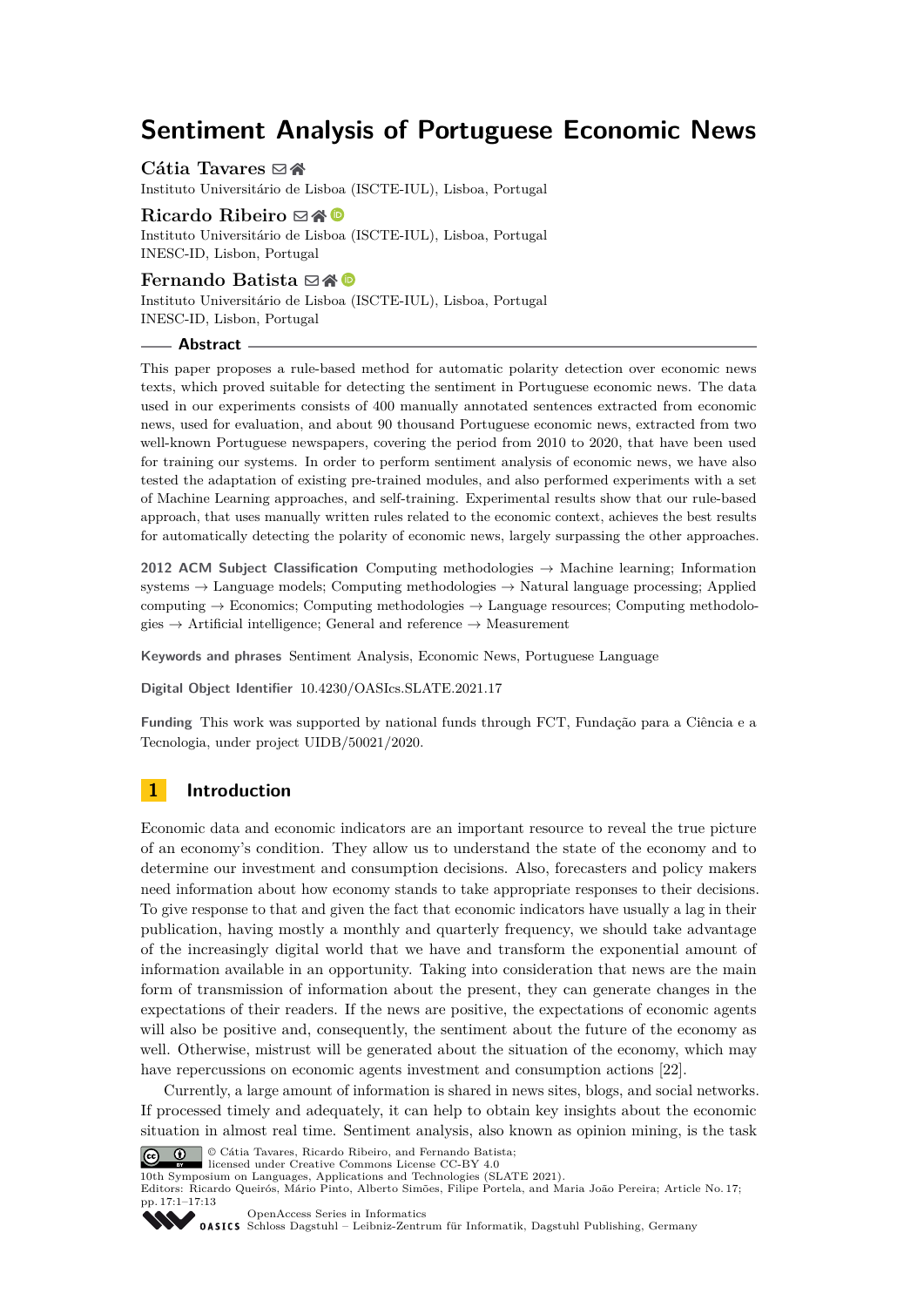#### **17:2 Sentiment Analysis of Portuguese Economic News**

of finding the opinion of an author of a text concerning its content [\[9\]](#page-11-1). In general, it consists of identifying the polarity, positive or negative, of a text span (e.g., a document or a sentence) that contains "explicit opinions, beliefs, and views about specific entities" (a subjective text span).

Considering that the available linguistic resources for the Portuguese language are scarce, sentiment analysis of texts in Portuguese is still an active field of research, especially considering documents in specific domains, such as the economic domain [\[23\]](#page-11-2). In this work, we explore three approaches to perform sentiment analysis of Portuguese economic news. Our baseline approach consists of translating Portuguese economic news data into English, and then apply well-known and widely used sentiment resources for English, such as VADER [\[15\]](#page-11-3) and  $TextBlob<sup>1</sup>$  $TextBlob<sup>1</sup>$  $TextBlob<sup>1</sup>$ . In the second approach, we manually created a set of rules based on the economic context, and used a rule-based approach. Finally, we trained different machine learning models, in order to try to improve our results even further. The performance of each one of the previous approaches was evaluated using a manually labeled dataset, containing 400 economic sentences, created in the scope of this work.

The rest of this document is organized as follows: Section [2](#page-1-1) presents an overview on the related literature; Section [2.1](#page-1-2) overviews the different strategies commonly used to perform sentiment analysis, while Section [2.2](#page-3-0) focus on sentiment analysis in the economic context; Section [3](#page-3-1) presents a description of our news data in Section [3.1](#page-3-2) and the description of our Golden Data manually annotated in Section [3.2;](#page-5-0) Section [4](#page-5-1) presents the proposed pipeline of our work; Section [5](#page-6-0) describes the experiments performed with each one of our adopted approaches, namely, the translation-based approach (Section [5.1\)](#page-6-1), the rule-based approach (Section [5.2\)](#page-7-0), and the Machine Learning approach (Section [5.3\)](#page-7-1), with Section [5.4](#page-9-0) presenting a summary of the results attained; finally, Section [6](#page-9-1) presents the major conclusions, and recommendations for future work.

## <span id="page-1-1"></span>**2 Related Work**

This section describes some relevant literature. We start by addressing sentiment analysis in general, and then we focus on its application in the economic domain.

## <span id="page-1-2"></span>**2.1 Sentiment Analysis**

As previously mentioned, sentiment analysis focuses on the analysis of users' expressions, classifying them according to the polarity. Data from different types of sources such as blogs, news, and social media, the use of different languages, non-standard words and the use of emojis and other symbols led to approaches with distinct complexity levels.

Sentiment analysis has gained an important role in the analysis and understanding of consumer communication in the media, allowing to provide key information about the public opinion on several subjects [\[31\]](#page-12-0). In that sense, in recent years, in addition to the more traditional focus on data from different news services, research in the field of sentiment analysis has been carried out in several domains, focusing on the analysis of data from social networks such as Twitter [\[12\]](#page-11-4). The difference between these two types of textual data is that in the latter the opinion is generally clear, objective and is well defined in the text, while the first may cover several domains and may consist of more subjective texts and descriptions of complex and context-based events [\[3\]](#page-10-0).

<span id="page-1-0"></span><sup>1</sup> <https://textblob.readthedocs.io>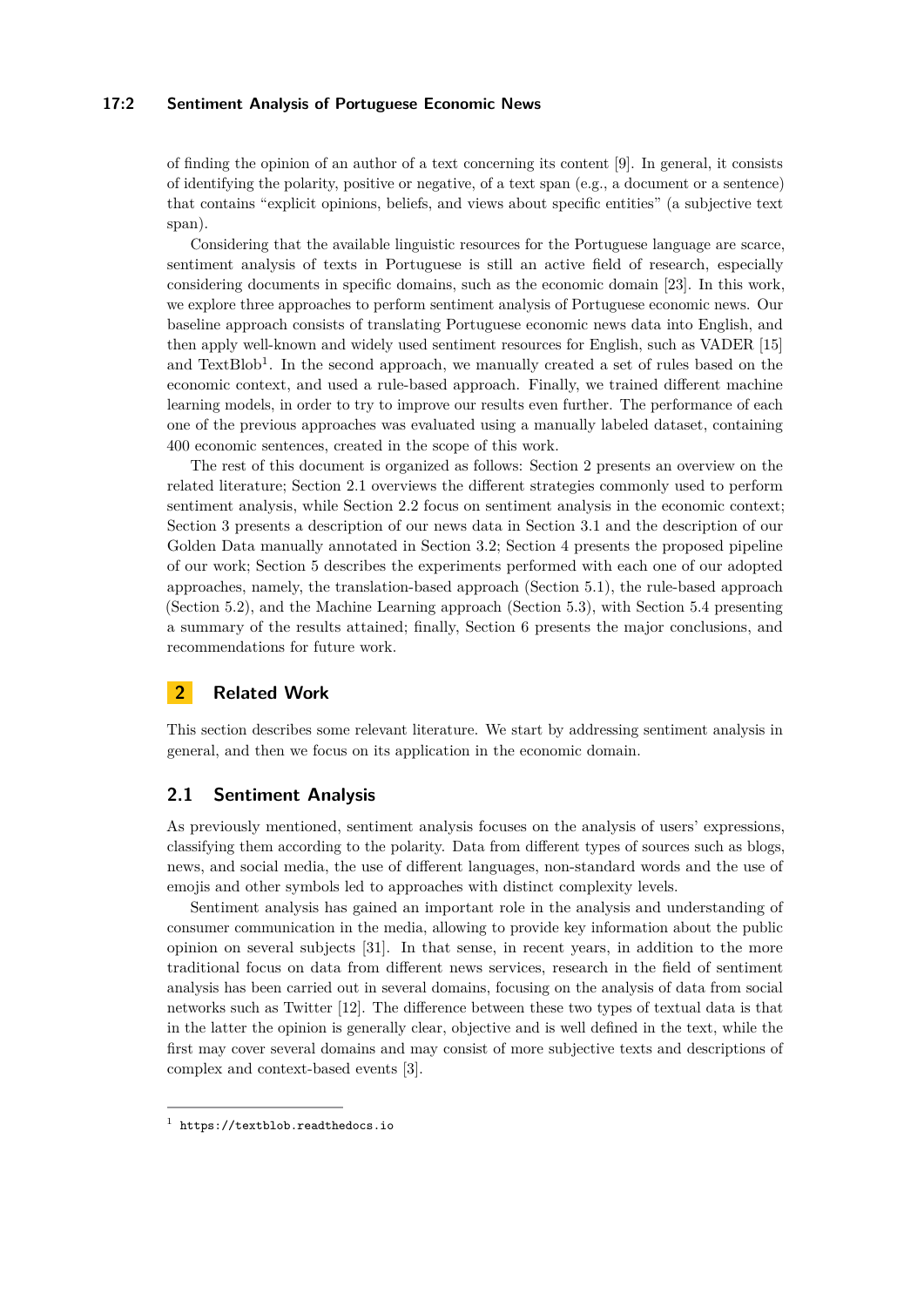There are several techniques for sentiment analysis. There are approaches based on lexicons, which consist of predefined collections/dictionaries of terms and the associated sentiment/emotion; approaches based on Machine Learning (ML); and, even hybrid approaches, in which both the previous approaches are combined. ML techniques can also be divided into two groups, supervised techniques and unsupervised techniques. In the first case, the data must be labeled, which is not the case with unsupervised techniques [\[18,](#page-11-5) [7\]](#page-10-1).

Sentiment dictionaries are dictionaries where each word is associated with and opinion/polarity (positive, negative or neutral) and are very useful resources to classify the sentiment polarity. There are many sentiment dictionaries based on the English lexicon, however, for the Portuguese language these resources are scarce. The literature about sentiment analysis focusing on the English language is vast but the linguistic resources available for sentiment analysis in Portuguese and other languages are still limited. Several studies adopt an approach based on the translation of the original data to English and after that an English sentiment analysis tool is applied. However, translation errors and language specific information can have a significant impact on the final result [\[23\]](#page-11-2).

In the specific case of Portuguese, well-know sentiment analysis tools, like VADER, TextBlob, or Stanza [\[24\]](#page-11-6), do not work. VADER combines a lexicon and a rule-based approach for sentiment analysis. VADER original experiments were performed only on English data. TextBlob is a Python library that provides several natural language processing modules, including one for sentiment analysis. TextBlob includes two sentiment analysis approaches, a rule-based model and a supervised ML model, based on a Naïve Bayes classifier. As provided, it only deals with the English language. Stanza toolkit also uses a ML model for sentiment analysis, in this case based on a Convolutional Neural Network classifier. Stanza is also a Python library and has models for English, Chinese, and German.

The ML approaches rely on ML algorithms to determine the sentiment as a text classification problem. Given a phrase/instance of unknown class, the model predicts the label/class to which it belongs. Supervised methods require the existence of labels in the training data, and example of supervised classifiers are Support Vector Machine (SVM) and decision trees [\[18,](#page-11-5) [29\]](#page-12-1). The unsupervised methods do not require the existence of labels and have been subject of a lot of research.

Depending on the approach used to perform SA, before classifying the sentiment it is necessary to extract and select the features of the text. Feature extraction consists of performing a transformation to the original features and generate more significant ones, aiming to reduce complexity and provide simpler representations to the data [\[16,](#page-11-7) [18\]](#page-11-5). During the feature extraction process, useful features are identified and extracted, and analysis can also be done to understand which features increase accuracy the most. To help weight features, measures such as TD-IDF (term frequency-inverse document frequency) are used. After extracting the features, the sentiment classification is done.

Ahmed and Ahmed [\[2\]](#page-10-2) used an approach based on lexicons to classify data from news. Firstly, they used text-preprocessing techniques, such as punctuation removal, "stop-words" removal and stemming. After reducing the derived words, they computed the polarity using TF-IDF measure to identify the most frequent words and to be able to assign them sentiment scores through dictionaries such as SentiWordNet. Finally, the news polarity was determined as positive, negative or neutral, by the sentiment average of the total news words.

Mohamed [\[19\]](#page-11-8) evaluated several algorithms to perform sentiment analysis based, concluding that SVM outperforms other methods such as Naïve Bayes and decision trees. However, each SA technique will have different performance and results depending on the data in which it is applied.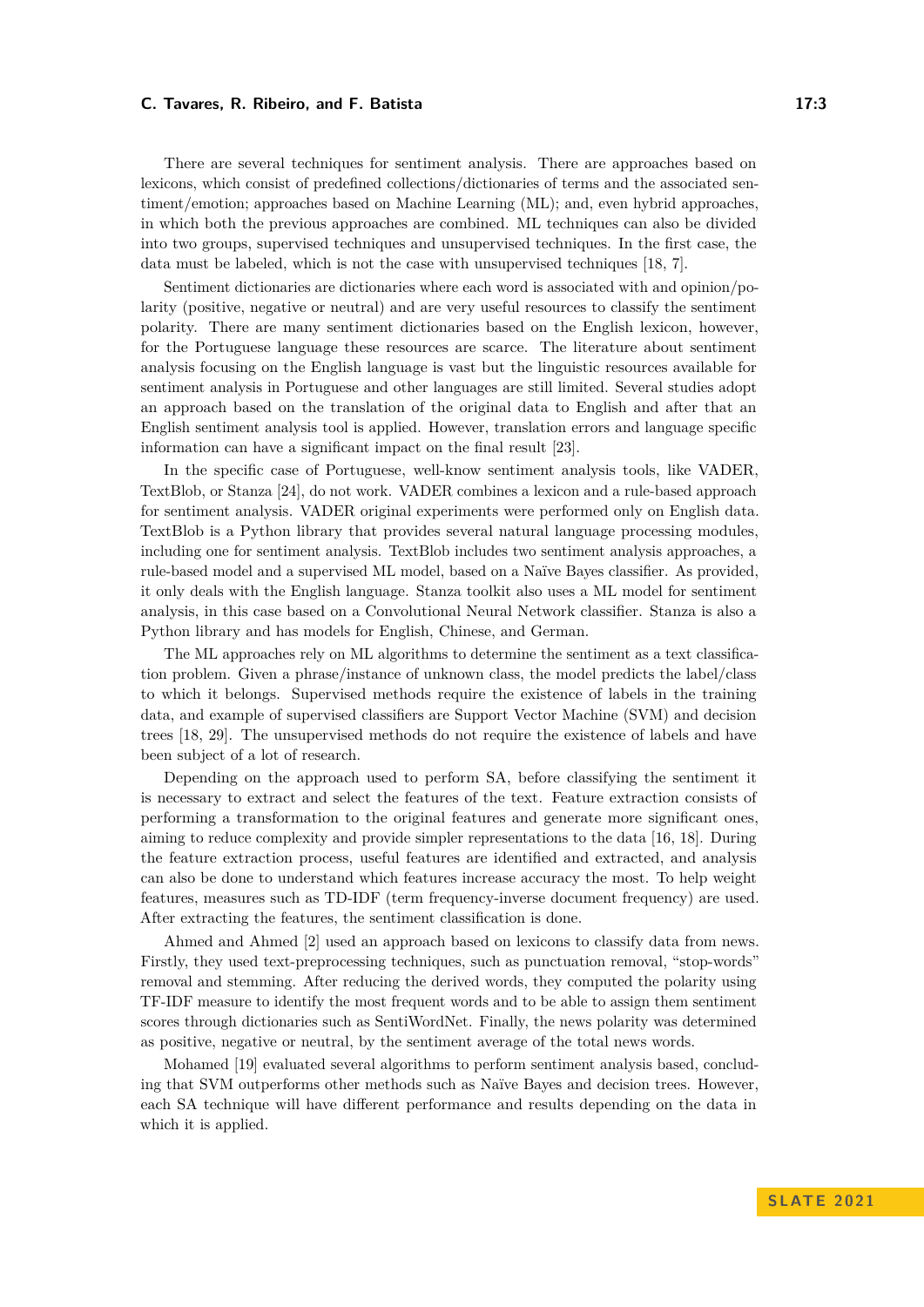## <span id="page-3-0"></span>**2.2 News, Sentiment Analysis and the Economy**

The relationship between economic news, the economy and public perception, and opinion has been a subject of research for a while. The news have influence on the evaluations and opinions of economic agents about the economy. When they are negative, public opinion about future economic conditions is unfavorable and pessimism about the economy is generated [\[8,](#page-11-9) [13\]](#page-11-10). The importance of public opinion is due to the fact that changes in expectations about the economic future can be a source of economic fluctuations [\[11\]](#page-11-11).

In order to understand the current state of the economy, high-frequency information is needed quickly and in real time [\[26\]](#page-12-2). This way, economic agents can use a multitude of high-frequency information in order to guide their actions, including news from the media [\[28\]](#page-12-3).

There are several studies that focus on understanding the behavior of financial markets and stock values based on economic news [\[30\]](#page-12-4), some of them are shown in Table [1.](#page-4-0) Mining the news plays an important role in designing strategies to predict market behavior and, based on events and news items, it is possible to predict market prices [\[17\]](#page-11-12). When there is pessimism in the media, patterns of falling stock prices and short-term returns are expected, concluding that the news information is useful for making predictions of market return and risk [\[27,](#page-12-5) [6\]](#page-10-3).

In relation to the foreign exchange market, text mining is also a promising way to predict exchange rate movements based on the economic events present in the news, bringing benefits to investors and risk managers [\[20\]](#page-11-13).

According to Huang et al. [\[14\]](#page-11-14), traditional economic indicators based on surveys have been replaced by techniques for extracting sentiments from news texts and central bank statements, through the application of machine learning and other computational techniques. News-based sentiment indicators make it possible to predict periods of financial crisis, serving as early indicators of them. Nyman et al. [\[21\]](#page-11-15), showed that periods of financial crisis can be detected in the news, being preceded by sentiments of anxiety. From the Bank of England news and publications data, they were able to obtain information about episodes of risk and market volatility.

Aguilar et al. [\[1\]](#page-10-4), when trying to monitor economic activity in Spain by building a sentiment indicator based on the news, found that the developed indicator has advantages over the indicator based on surveys in GDP forecasting and in forecasting the crisis related to COVID-19. Also according to Fraiberger et al. [\[10\]](#page-11-16), the sentiment indicator based on the sentiment present in the news gives a direct and real-time view of the aggregate sentiment of the current and future state of the economy, correctly portraying fluctuations in GDP, which allows policy makers to react more efficiently to economic conditions.

## <span id="page-3-1"></span>**3 Data**

This work uses a large dataset of economic news for training our models, and a dataset of labeled news that serves as reference for our evaluation experiments. This section presents the details about the two datasets.

## <span id="page-3-2"></span>**3.1 Portuguese Economic News**

The data used for training our models consists of economic news produced between January  $1<sup>st</sup>$ , 2010 to December  $31<sup>st</sup>$ , 2020, covering an 11 years time-span (132 months). The corpus was extracted from online news published by *Expresso* and *Público*, two well-known Portuguese newspapers. For each article, we have extracted the date, the headline and the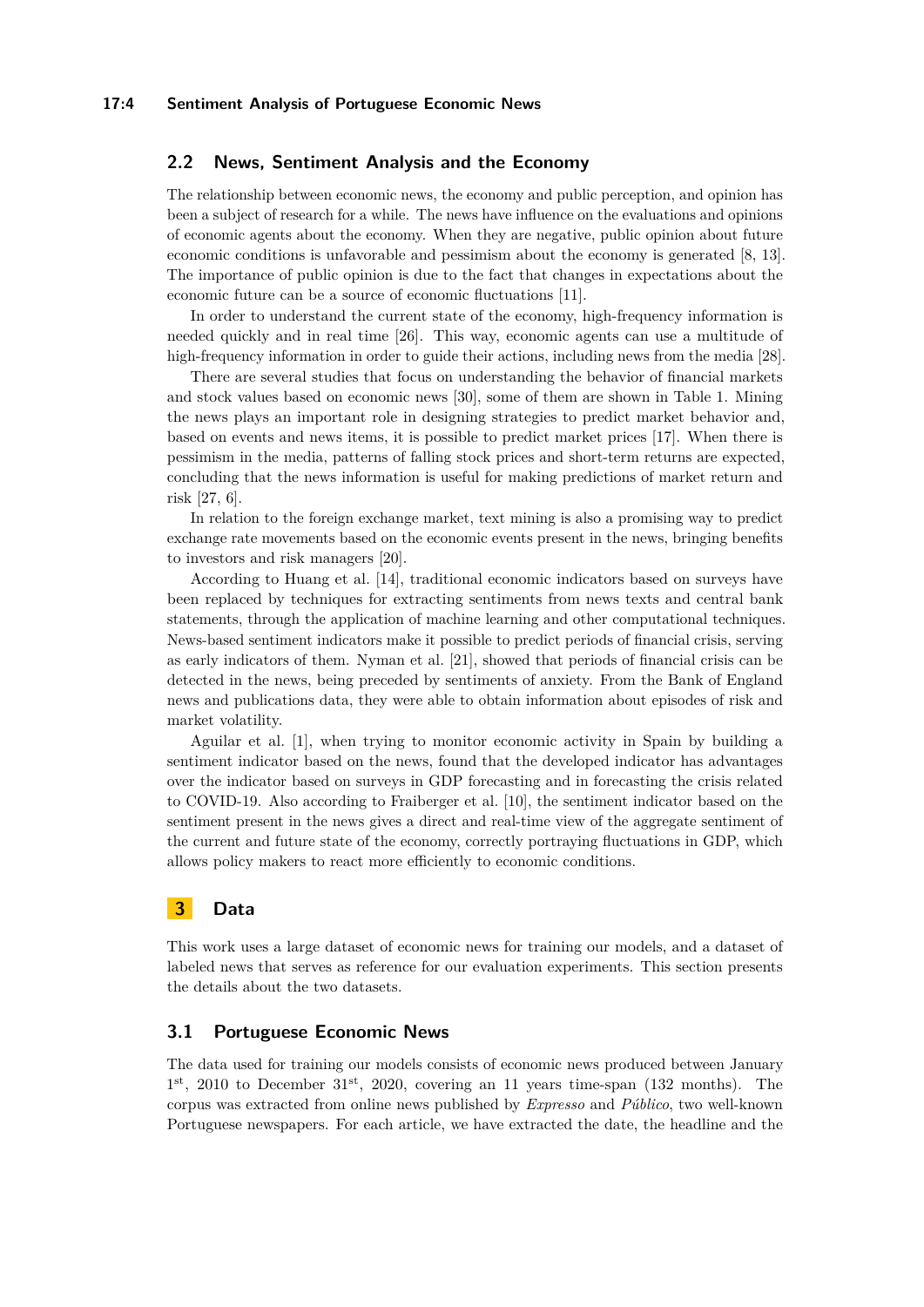| Ref.   | <b>Goals and Results</b>                                                                                                                                                                                                                                                                                                                                                              | Data                                                                                                                     | Techniques                                                                                                                             | Metrics                                           |
|--------|---------------------------------------------------------------------------------------------------------------------------------------------------------------------------------------------------------------------------------------------------------------------------------------------------------------------------------------------------------------------------------------|--------------------------------------------------------------------------------------------------------------------------|----------------------------------------------------------------------------------------------------------------------------------------|---------------------------------------------------|
| $[14]$ | Use news data to predict<br>periods of financial crisis<br>News sentiment index contains<br>useful information to predict<br>financial crises and market risk                                                                                                                                                                                                                         | <b>Financial Times</b><br><b>News</b>                                                                                    | - Word vector<br>representation<br>$-$ Semantic<br>clustering<br>- Sentiment of<br>each cluster                                        | Precision<br>Recall<br>F-score                    |
| $[21]$ | Use text analysis to extract<br>statistics about the economy,<br>predicting important events and<br>systemic risk<br>Strong correlation with<br>financial market events, such as<br>structural breaks, and with<br>other market measures such as $% \alpha$<br>sentiment, confidence, market<br>volatility and systemic risk                                                          | $-$ Comments<br>about the bank<br>of England<br>market<br>$-$ Financial<br>market research<br>reports<br>- Economic news | - Word count<br>- Loughran and<br>McDonald<br>sentiment<br>dictionary                                                                  | Granger<br>causality<br>p-value                   |
| [5]    | Create indicator to predict the<br>state and evolution of the<br>economy in France (GDP)<br>Media are a promising tool for<br>economic analysis and have<br>made it possible to forecast<br>French GDP                                                                                                                                                                                | Le Monde News                                                                                                            | $-$ Construction<br>of a sentiment<br>dictionary<br>$-$ Logistic<br>regression                                                         | <b>RMSFE</b>                                      |
| [10]   | Create sentiment index to<br>predict economic fluctuations<br>Index gives a direct and<br>real-time view of the aggregate<br>sentiment of the current and<br>future state of the economy,<br>correctly portraying GDP<br>fluctuations                                                                                                                                                 | <b>Economic News</b>                                                                                                     | Loughran and<br>McDonald<br>sentiment<br>dictionary<br>(economy) and<br>Young and<br>Soroka<br>dictionary<br>(economy and<br>politics) | Granger<br>causality<br>$p$ -value<br><b>RMSE</b> |
| $[1]$  | Create sentiment indicator to<br>monitor economic activity in<br>Spain in real time<br>Correlation of the indicator<br>developed with the Economic<br>Sentiment Indicator (ESI) of<br>0.8. Better performance than<br>ESI in forecasting GDP and the<br>economic crisis related to<br>COVID-19. Better GDP<br>forecast when we use the<br>indicator developed compared<br>to the ESI. | <b>Economic News</b>                                                                                                     | Count words<br>related to<br>improvements<br>and economic<br>downturns                                                                 | <b>RMSE</b>                                       |

<span id="page-4-0"></span>**Table 1** Sentiment analysis in economic context.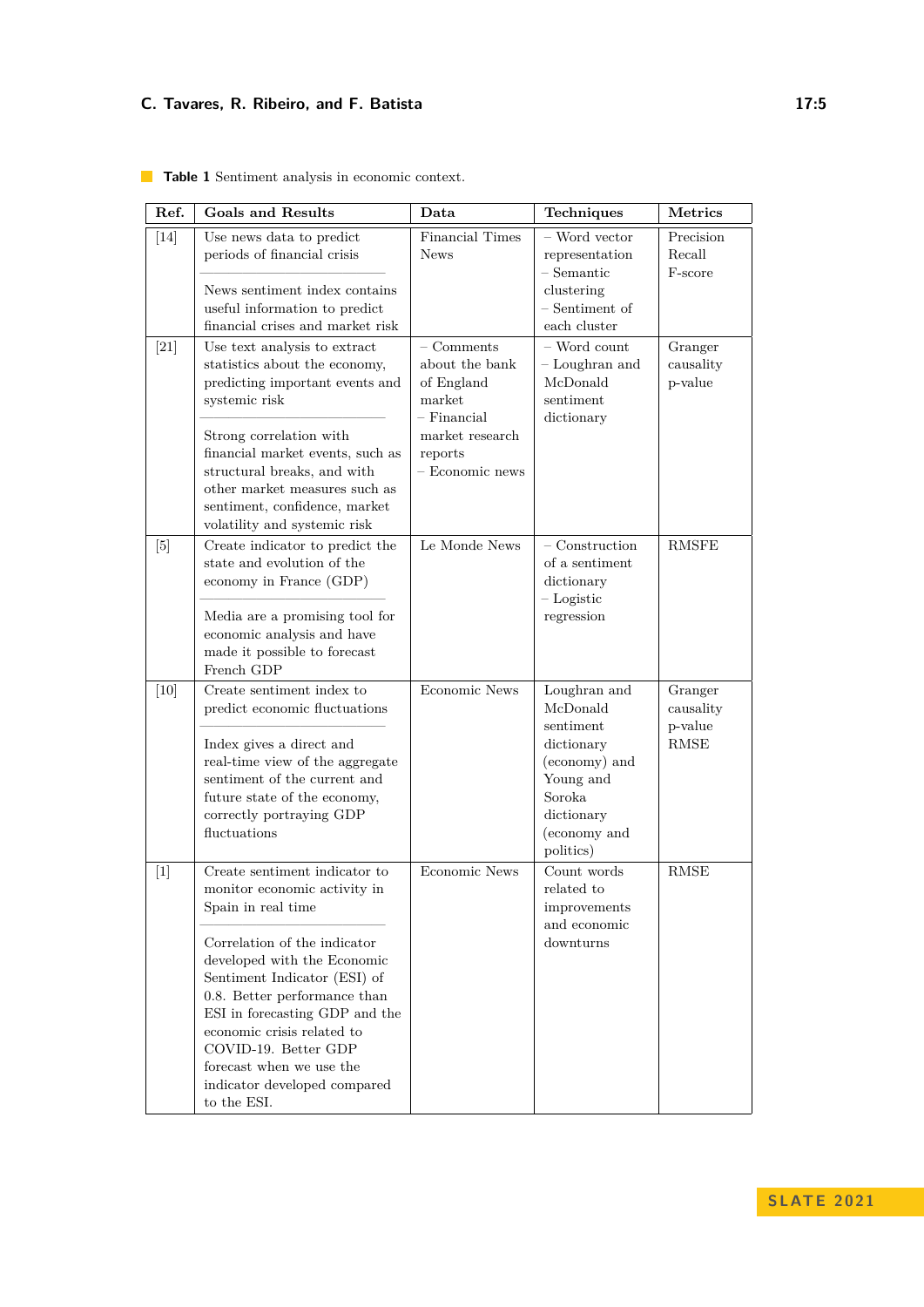## **17:6 Sentiment Analysis of Portuguese Economic News**



<span id="page-5-2"></span>

<span id="page-5-3"></span>

 $\mathcal{L}_{\mathcal{A}}$ **Figure 1** Automatic classification of economic news pipeline.

corresponding description, when available. This accounts to over 90,000 economic news headlines, 62,326 of them also complemented with a textual description, which can contain one or more sentences. Table [2](#page-5-2) shows some statistics about the number of words present in each one of the fields for each article.

## <span id="page-5-0"></span>**3.2 Manually Annotated Data**

In order to evaluate our approaches, we have collected a sample of 400 sentences from recent economic news, and manually classified them with one of three possible labels, according to its corresponding polarity: Negative, Neutral, and Positive.

## <span id="page-5-1"></span>**4 Pipeline**

In order to automatically classify the sentiment of Portuguese economic news, we have adopted the following strategy, represented in Figure [1,](#page-5-3) that consists of a data collection stage, an automatic classification stage, and the evaluation. We have started by collecting the data from online newspapers, as described in Section [3.](#page-3-1) Each one of the news stories was processed in order to extract the corresponding date, title (headline), and description. Additionally to collecting the data from 2010 to 2020, we also have selected 400 sentences, extracted from most recent news, that were manually annotated with the purpose of evaluating the approaches under study.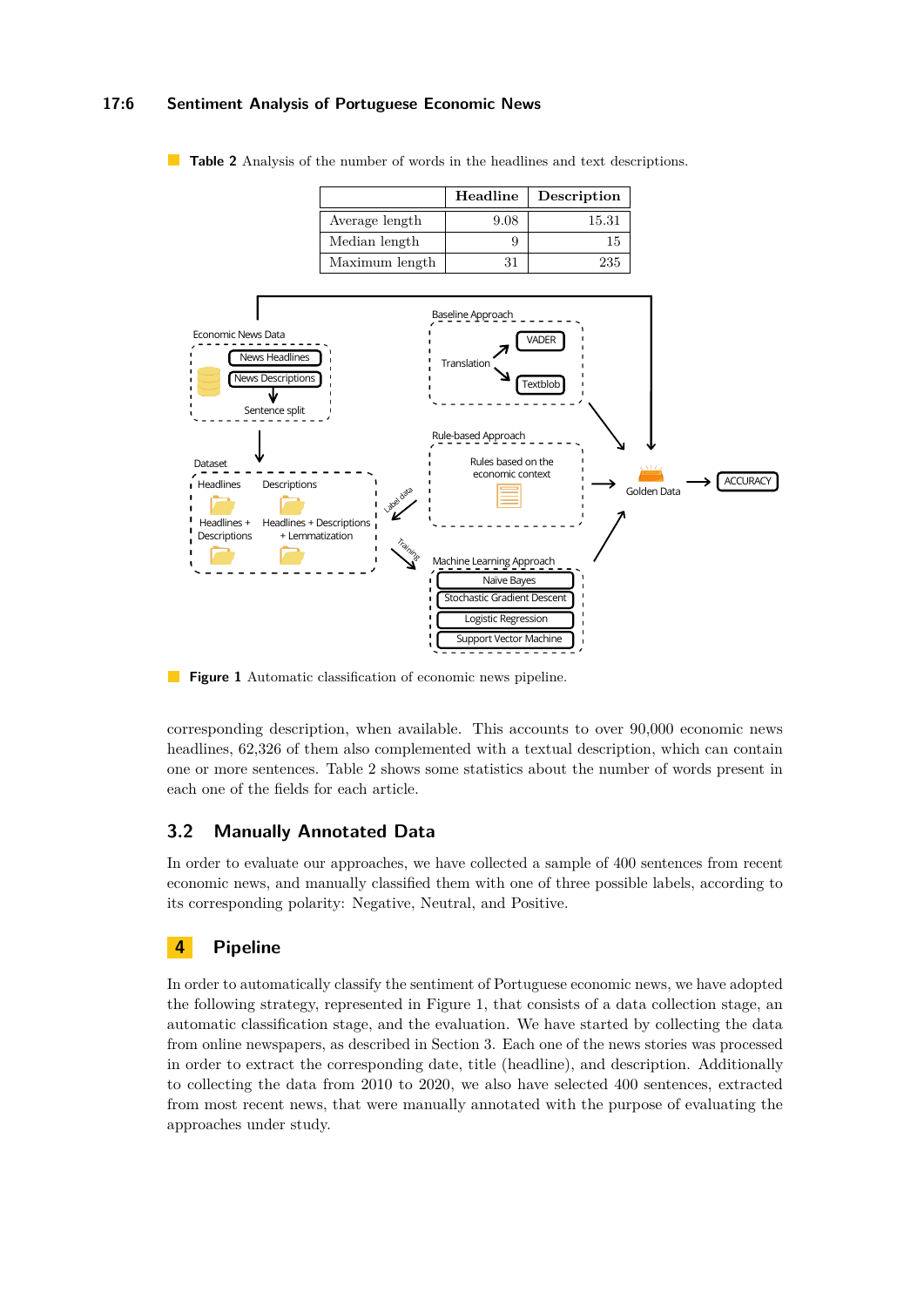In terms of available natural language processing tools, the Portuguese language may be considered a low-resource language, and during the course of this work, we could not find a sentiment analysis tool that could be directly applied to detect the sentiment of a sentence in Portuguese. For that reason, our initial strategy, represented in the top-middle box of Figure [1,](#page-5-3) consisted of translating the Portuguese sentences into English, and then using one of the existing English tools. However, sentiment analysis is known to be domain dependent, and soon we have realised that the commonly used tools could not be easily applied to the economic news domain. So, in order to overcome this problem, we have manually created a set of rules adapted to the economic domain, and we adopted the rule-based approach represented in the middle box of the figure. Finally, we have used our ruled-based approach to label our large dataset of economic news, and, in order to improve our results even further, we have trained several machine learning models, both in a supervised and semi-supervised way, as represented in the bottom rectangle of Figure [1.](#page-5-3) All the described approaches are evaluated using the same manually labeled dataset, described in Section [3.](#page-3-1)

## <span id="page-6-0"></span>**5 Experiments and Evaluation**

In this section, we present the details about the three different approaches used to perform sentiment analysis. As previously mentioned, first we have tried to use existing tools to perform sentiment analysis, but we soon realised that the resources available for the Portuguese language are scarce. Thus, as a first approach, we translated our data into English and then used VADER and TextBlob to perform the analysis. We concluded that this approach is limited when applied to the economic context. So, we tried a second approach where we observed the most common patterns appearing in economy news stories and created a set of rules to classify each sentence, which proved to perform well in our data. In order to improve our results even further, we experimented a third approach where we trained different machine learning models. In the end of the section, we present a summary with the results obtained with the mentioned approaches.

## <span id="page-6-1"></span>**5.1 Baseline/Translation-based Approach**

When facing the lack of tools for a given language, one possible immediate solution is to translate the existing data to another language and then use the available tools for that language. In fact, during the course of this work, we did not find any available tools to perform sentiment analysis in Portuguese. As so, we have adopted TextBlob and NLTK VADER [\[15\]](#page-11-3), two well-known tools for sentiment analysis, with the latter reported to perform well when applied to the finance domain [\[25\]](#page-11-17). So, after translating our reference data from Portuguese to English using Googletrans, a python library that implemented Google Translate API, VADER achieved an accuracy of 46.5% and TextBlob achieved an accuracy of 32.0%. These results show that this approach is not suitable to the economic context, which was not an unexpected result since we know that sentiment analysis is a domain-dependent task.

We have then applied these tools to our unlabeled data in order to analyse the results in more detail. From the analysis we have observed that, for example, headlines with negative words like unemployment, crisis, deficit, etc., were classified incorrectly most of the times. In fact, the polarity associated with these words is negative, although we have seen that many news involving these words, such as "*unemployment is decreasing*" and "*crisis is slowing down*", should be positive, and that VADER and TextBlob were not taking that into consideration.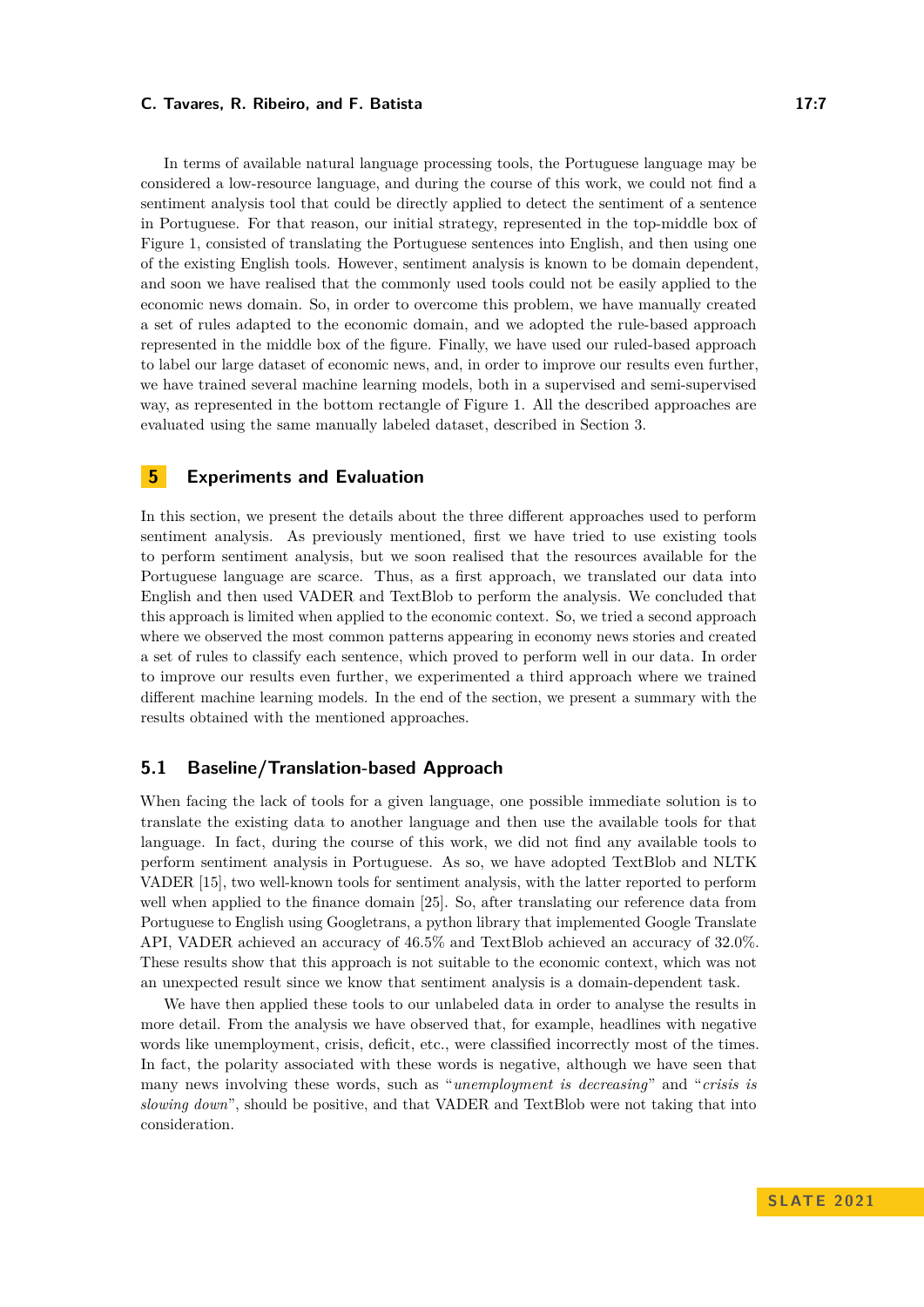#### **17:8 Sentiment Analysis of Portuguese Economic News**

| Word 1       | Word 2    | Word 3  | Sentiment |  |
|--------------|-----------|---------|-----------|--|
| unemployment | reaches   | minimum |           |  |
| unemployment | reaches   | maximum | $-1$      |  |
| unemployment | decreased |         |           |  |
| unemployment | increased |         | $-1$      |  |
| .            |           |         |           |  |
| unemployment |           |         |           |  |

<span id="page-7-2"></span>**Table 3** Expressions related to "unemployment".

## <span id="page-7-0"></span>**5.2 Rule-based Approach**

Our rule-based approach is similar to the approach proposed by Aguilar et al. [\[1\]](#page-10-4) for classifying the polarity of economic news, where the sentiment attributed to each headline is also based on rules. For example, when combined with the word "economy", the word "increase" becomes positive, and the word "decrease" becomes negative.

After identifying the errors and limitations in the classification performed by the previous approach, we have started looking at the more prominent words and combination of words in our unlabeled data. We have manually analysed through frequency analysis, the set of words co-ocurring with words like "unemployment", to understand the most frequent patterns. As a result of the analysis of these associations of words, we constructed a list of expressions/rules related to the economic context, and labeled the sentiment associated to them. We have observed meaningful combinations of two and three words, which derived in rules of one, two and three words, accordingly. For example, for the word "unemployment", we can think of expressions involving words such as the ones presented in Table [3.](#page-7-2) We did the same for other words related to the economic context such as "consumption", "debt", "economy", "recovery", and we end up with approximately 600 rules with the corresponding associated sentiment (-1 if the expression is negative and 1 if it is positive).

Algorithm [1](#page-8-0) details our rule-based classification process. First we try to match all the rules involving 3-words expressions. If more than one rule can be applied, we sum the sentiment associated with all the matching rules, and check if the resulting sum is positive, negative, or neutral. If none of the 3-words rules matches our sentence, we try to search all the rules involving 2-words, and again sum the sentiment of each one that we find. Finally, if none of the 2-words rules matches our sentence, we try to match 1-word rules. At the end of this process, if the sentence did not match any rule, then we assume it is neutral. When applied to our corpus of 90,000 news, 9.5% of the headlines where classified as negative and 7.5% as positive. The descriptions, 5.8% were classified as negative and 5.8% as positive. When applied to our reference data, our rule-based approach achieves an accuracy of 86.3%, a significant improvement over the baseline approaches.

#### <span id="page-7-1"></span>**5.3 Machine Learning Approach**

In order to improve the results even further, we have performed additional experiments using our unlabeled economic news dataset for training our machine learning models.

The dataset described in Section [3.1](#page-3-2) was used to create four different collections of texts that were used in our Machine Learning experiments: 1) sentences extracted from the headlines (about 90,000 sentences); 2) sentences extracted from the descriptions (about 85,000 sentences); 3) a combination of the previous two collections (about 175,000 sentences); and 4) a combination of the previous collection with its variant where lemmatization was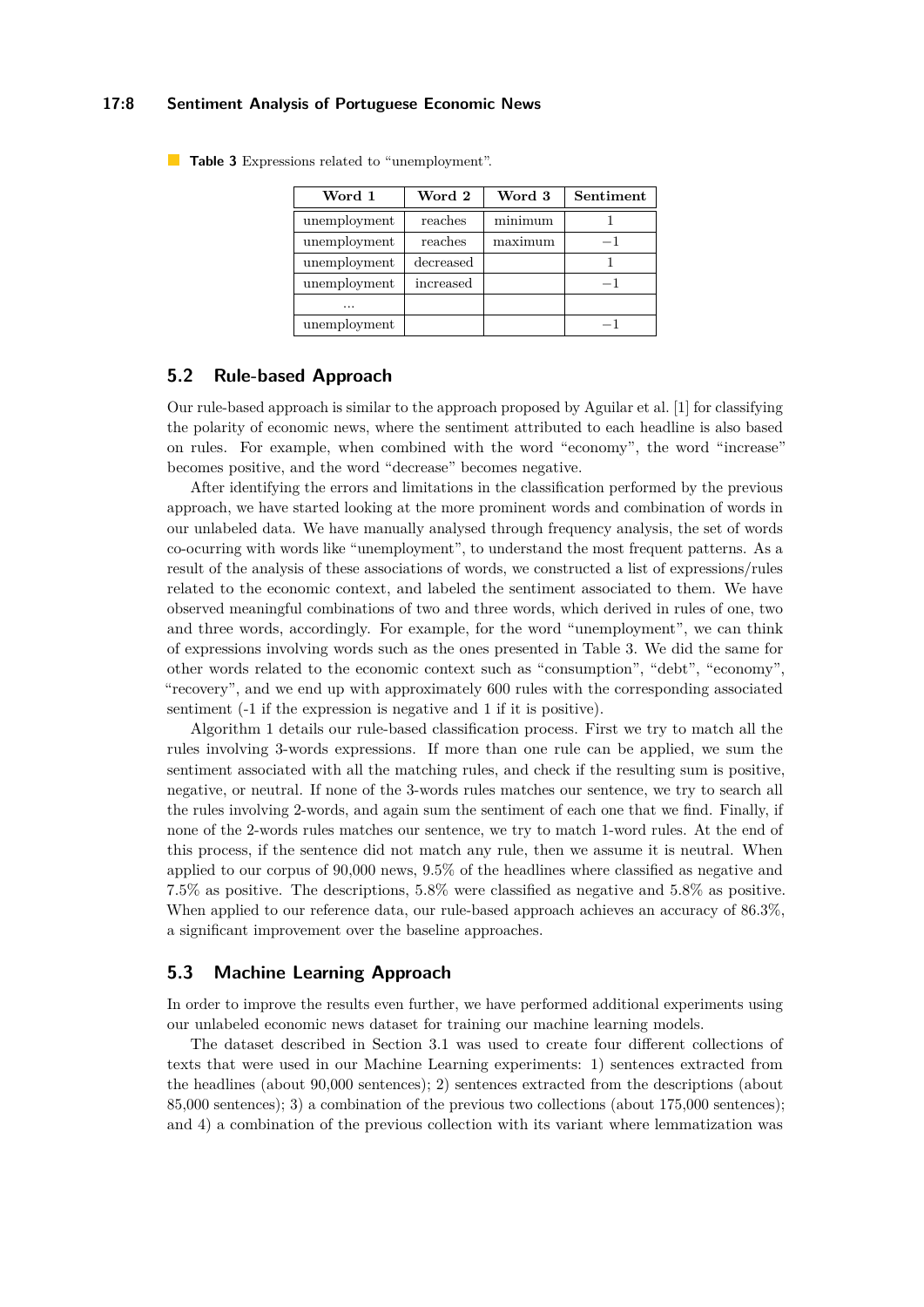<span id="page-8-0"></span>**Algorithm 1** Classification of each sentence based in the rules created.

```
input: sentence, rules
sentiment = 0for rule in [rules with 3 words]:
    if rule . applies_to ( sentence ):
        sentiment += rule . sentiment
if sentiment = 0 then
    for rule in [rules with 2 words]:
        if rule . applies_to ( sentence ):
             sentiment += rule . sentiment
if sentiment = 0 then
    for rule in [rules with 1 word]:
        if rule . applies_to ( sentence ):
              sentiment += rule . sentiment
if sentiment < 0 then
    return -1
else if sentiment > 0 then
    return 1
else
    return 0
```
applied to the words in the texts, in order to capture a broader set of economic terms (about 350,000 sentences). Lemmatization is a preprocessing step often used in text mining and natural language processing, that consists of converting each word in its basic/root form, analyzing its morphology in order to remove the inflected affixes, leaving only the lemma [\[4\]](#page-10-6). For this task we used Spacy and, for example, this process will convert the words "increasing", "increased", and "increases" into the word "increase".

Our rule-based classifier was used to classify all the sentences in each one of the collections. Then, we have converted all the labeled sentences into their corresponding document representation, using unigrams, bigrams, and trigrams.

We have applied the following classical supervised machine learning methods, used extensively for classification and regression tasks: Naïve Bayes (NB), Stochastic Gradient Descent (SGD), Logistic Regression (LR), and Support Vector Machines (SVM). Each one of the methods was applied to each one of the four previously described text collections, using their default parameters. Concerning the feature weights, we have used simple counts for Naïve Bayes, and Term Frequency – Inverse Document Frequency (TF-IDF) weights for all the other methods. The corresponding evaluation results for our reference data are presented in Table [4.](#page-9-2)

The results attained show that, in general, the text contained in the title is better for training than the text of the descriptions, but the best results are achieved when combining both fields. With NB and SVM we could see that the use of lemmatization contributed to a better result, we could not see the same when using SGD and LR.

Using only the title texts for training leads to a better accuracy with LR  $(74.0\%)$ , and using only the sentences from descriptions perform better with SGC (73.0%). The collection containing the titles and the descriptions led to better accuracy scores for SGD (76.3%), but the best accuracy (77.0%) was achieved by training the SVM with features produced with lemmatization.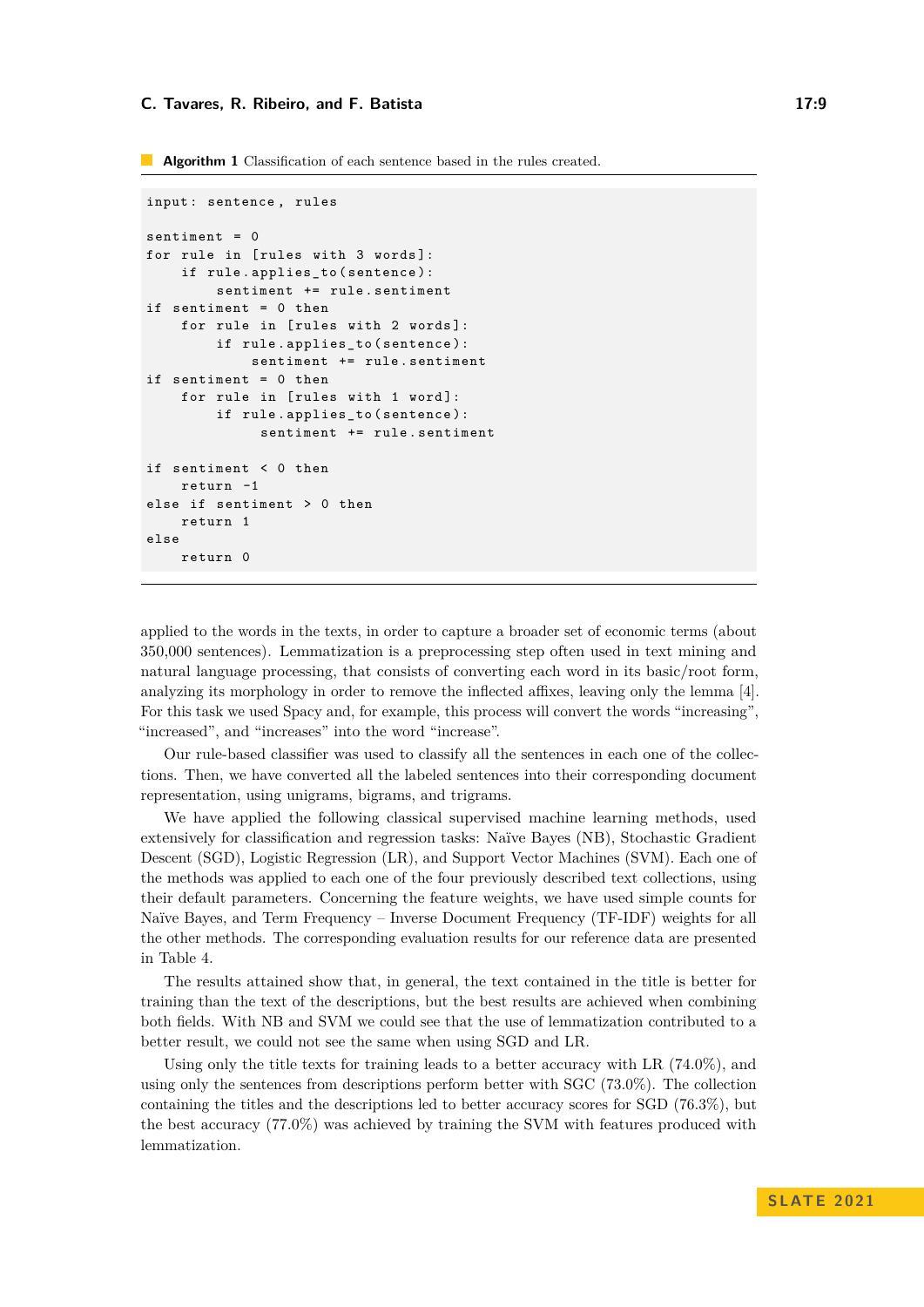## **17:10 Sentiment Analysis of Portuguese Economic News**

| Model                                                       | Accuracy | Precision | Recall | F1    |
|-------------------------------------------------------------|----------|-----------|--------|-------|
| VADER (baseline)                                            | 0.465    | 0.477     | 0.465  | 0.470 |
| TextBlob (baseline)                                         | 0.320    | 0.352     | 0.320  | 0.301 |
| Rule-based approach                                         | 0.863    | 0.863     | 0.863  | 0.863 |
| Naïve Bayes                                                 |          |           |        |       |
| Titles                                                      | 0.615    | 0.638     | 0.615  | 0.607 |
| Descriptions                                                | 0.593    | 0.645     | 0.593  | 0.591 |
| $Tittles + Descriptions$                                    | 0.633    | 0.648     | 0.634  | 0.627 |
| $Tittles + Descriptions + Lemmatization$                    | 0.663    | 0.675     | 0.663  | 0.661 |
| Stochastic Gradient Descent                                 |          |           |        |       |
| Titles                                                      | 0.740    | 0.739     | 0.740  | 0.739 |
| Descriptions                                                | 0.730    | 0.743     | 0.730  | 0.733 |
| $Tittles + Descriptions$                                    | 0.763    | 0.763     | 0.763  | 0.762 |
| $\label{eq:2} \text{Titles + Descriptions + Lemmatization}$ | 0.740    | 0.738     | 0.740  | 0.739 |
| Logistic Regression                                         |          |           |        |       |
| <b>Titles</b>                                               | 0.738    | 0.737     | 0.738  | 0.737 |
| Descriptions                                                | 0.693    | 0.718     | 0.693  | 0.698 |
| $Tities + Descriptions$                                     | 0.758    | 0.764     | 0.758  | 0.759 |
| $Tittles + Descriptions + Lemmatization$                    | 0.758    | 0.764     | 0.758  | 0.759 |
| Support Vector Machine                                      |          |           |        |       |
| Titles                                                      | 0.738    | 0.736     | 0.738  | 0.736 |
| Descriptions                                                | 0.678    | 0.697     | 0.678  | 0.683 |
| $Tittles + Descriptions$                                    | 0.755    | 0.761     | 0.755  | 0.757 |
| $Tittles + Descriptions + Lemmatization$                    | 0.770    | 0.773     | 0.770  | 0.771 |

<span id="page-9-2"></span>**Table 4** Model evaluation in our reference Data.

We also have performed additional self-training classification experiments, considering all the texts labeled as positive or negative as the initial labels, and performing label propagation to all the remainder data. Nonetheless, the results achieved did not surpass our previous reported results.

## <span id="page-9-0"></span>**5.4 Summary**

Table [4](#page-9-2) summarizes the results achieved with each one of the approaches when evaluated using our reference data. The baseline approaches, using the NLTK VADER and TextBlob, performed poorly in the economic context, where accuracies of 46.5% and 32.0% were obtained, respectively. The best result was obtained with the rule-based approach with an accuracy of 86.3%. The machine learning approaches were not able to surpass our rule-based system: the best result of the machine learning approaches was achieved using SVM, with an accuracy of 77.0%.

## <span id="page-9-1"></span>**6 Conclusions and Future Work**

The lack of tools for sentiment analysis for Portuguese and the difficulty to obtain a labeled dataset to train a sentiment analysis system for economic context led us to explore a set of approaches in order to solved this practical problem. First, we have tried a baseline approach where we translated our texts into English and used well-known sentiment analysis tools,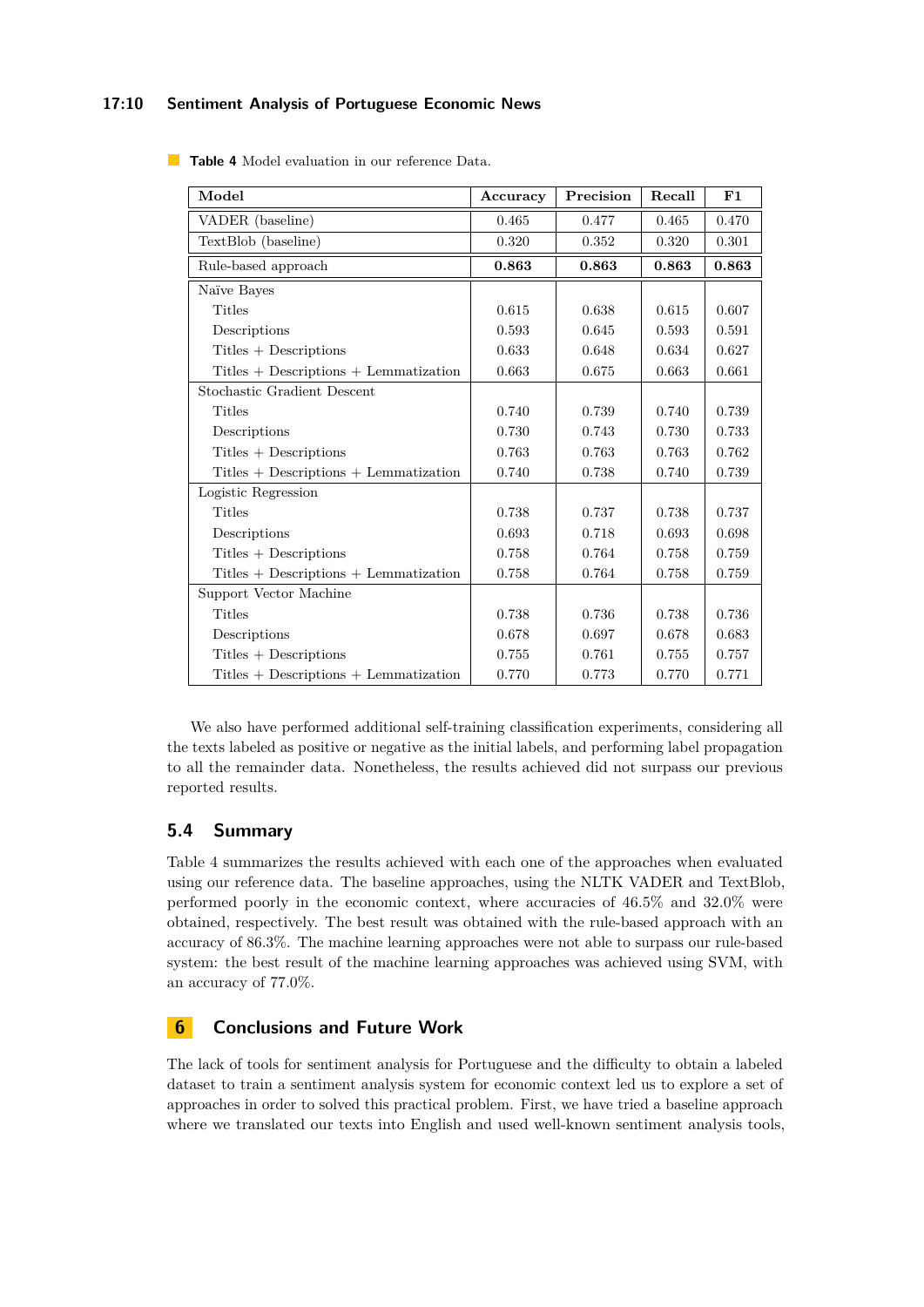such as NLTK VADER and TextBlob. Given the poor results achieved in the economic context, we tried a rule-based approach for which we have created manual rules, based on the economic domain, and used those rules to classify the polarity of each economic text. Finally, we have created a set of machine learning models, based on the large amount of economic texts that we had available, aiming at improving our results even further.

In order to compare and evaluate the performance of the proposed approaches, we have also created a reference dataset, containing 400 economic sentences, manually classified. The performed experiments have shown that the baseline approach achieves poor results, when applied to the economic domain. The rule-based approach achieved an impressive performance of 86.3% accuracy, a significant increase of performance over the baseline approaches. The machine learning models that we have explored were not able to generalise and surpass the rule-based approach.

Our rule-based approach still lacks proper treatment of the negation, and adversative conjunctions. In the near future, in addition to the rules created, we plan to improve the classifier by treating differently words after a word such as "not" or "don't", and consider ways of dealing with the classification of sentences with adversative conjunctions. Concerning the negation, we should classify each sentence with the opposite sentiment of the rule it matches, for example, "*unemployment did not increase*" should have a positive polarity, whereas "*unemployment increased*" has a negative one. Adversative conjunctions introduce additional challenges. They express opposition or contrast between two statements and it is difficult even for a human, to tell the sentiment that it expresses. For example, in "*unemployment decreased but GDP increased*", the statement before the conjunction "*but*" has a positive sentiment, but the statement after it has a negative sentiment. Our rule-based approach would assign a neutral sentiment to this example, since it matches both negative and positive rules.

#### **References**

- <span id="page-10-4"></span>**1** Pablo Aguilar, Corinna Ghirelli, Matías Pacce, and Alberto Urtasun. Can News Help Measure Economic Sentiment? An Application in COVID-19 Times. *SSRN Electronic Journal*, 2020. [doi:10.2139/ssrn.3673825](https://doi.org/10.2139/ssrn.3673825).
- <span id="page-10-2"></span>**2** Jeelani Ahmed and Muqeem Ahmed. A framework for sentiment analysis of online news articles. *International Journal on Emerging Technologies*, 11(3):267–274, 2020.
- <span id="page-10-0"></span>**3** Alexandra Balahur, Ralf Steinberger, Mijail Kabadjov, Vanni Zavarella, Erik Van Der Goot, Matina Halkia, Bruno Pouliquen, and Jenya Belyaeva. Sentiment analysis in the news. In *Proceedings of the 7th International Conference on Language Resources and Evaluation, LREC 2010*, pages 2216–2220. ELRA, 2010. [arXiv:1309.6202](http://arxiv.org/abs/1309.6202).
- <span id="page-10-6"></span>**4** Ivan Boban, Alen Doko, and Sven Gotovac. Sentence retrieval using Stemming and Lemmatization with different length of the queries. *Advances in Science, Technology and Engineering Systems*, 5(3):349–354, 2020. [doi:10.25046/aj050345](https://doi.org/10.25046/aj050345).
- <span id="page-10-5"></span>**5** Clément Bortoli, Stéphanie Combes, and Thomas Renault. Nowcasting GDP Growth by Reading the Newspapers. *Economie et Statistique / Economics and Statistics*, 505-506:17–33, 2018. URL: [https://EconPapers.repec.org/RePEc:nse:ecosta:ecostat\\_2018\\_505-506\\_2](https://EconPapers.repec.org/RePEc:nse:ecosta:ecostat_2018_505-506_2).
- <span id="page-10-3"></span>**6** Charles W. Calomiris and Harry Mamaysky. How news and its context drive risk and returns around the world. *Journal of Financial Economics*, 133(2):299–336, 2019. [doi:](https://doi.org/10.1016/j.jfineco.2018.11.009) [10.1016/j.jfineco.2018.11.009](https://doi.org/10.1016/j.jfineco.2018.11.009).
- <span id="page-10-1"></span>**7** Cagatay Catal and Mehmet Nangir. A sentiment classification model based on multiple classifiers. *Applied Soft Computing Journal*, 50:135–141, 2017. [doi:10.1016/j.asoc.2016.11.](https://doi.org/10.1016/j.asoc.2016.11.022) [022](https://doi.org/10.1016/j.asoc.2016.11.022).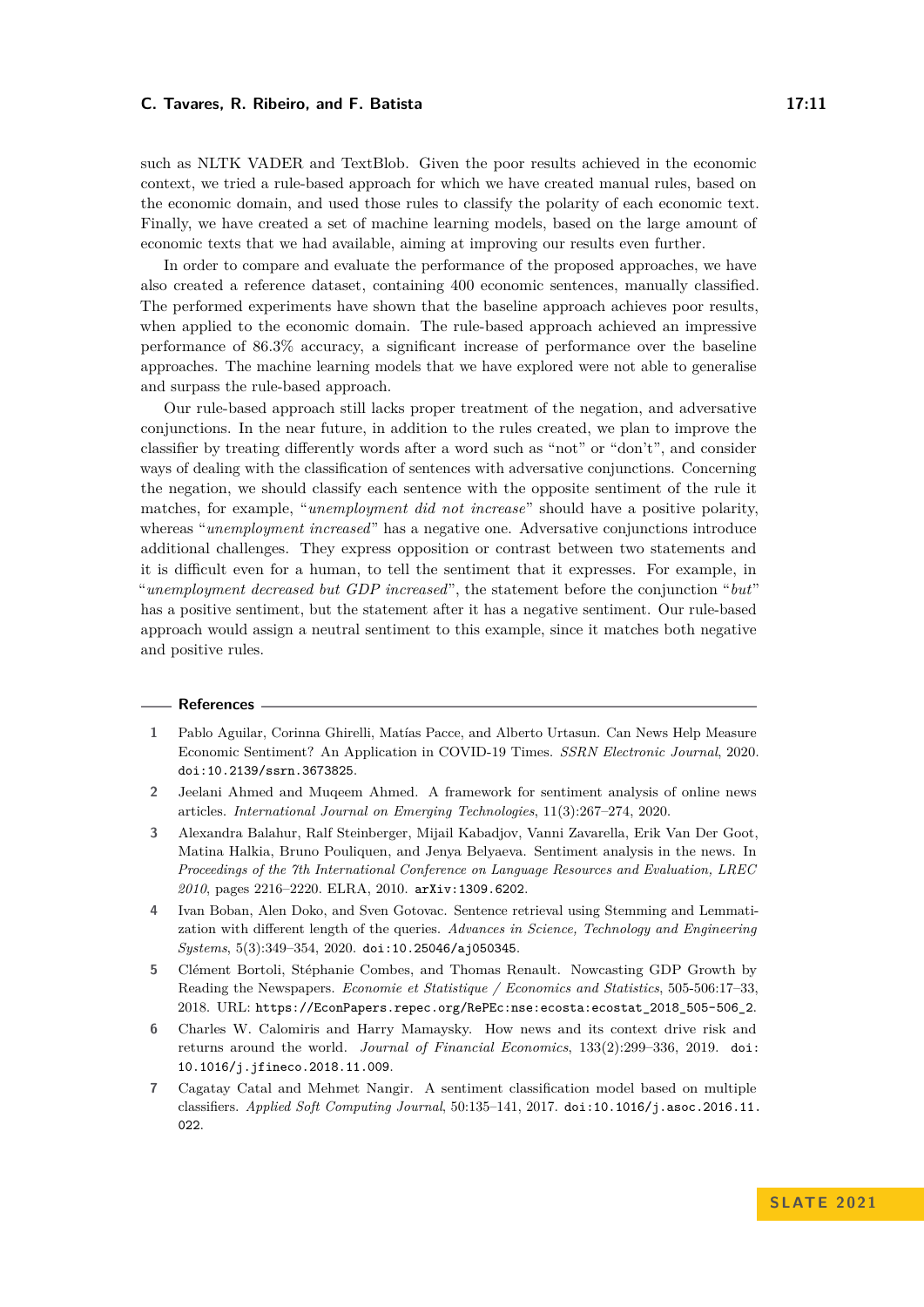#### **17:12 Sentiment Analysis of Portuguese Economic News**

- <span id="page-11-9"></span>**8** Alyt Damstra and Mark Boukes. The Economy, the News, and the Public: A Longitudinal Study of the Impact of Economic News on Economic Evaluations and Expectations. *Communication Research*, page 009365021775097, 2018. [doi:10.1177/0093650217750971](https://doi.org/10.1177/0093650217750971).
- <span id="page-11-1"></span>**9** Ronen Feldman. Techniques and applications for sentiment analysis. *Commun. ACM*, 56(4):82–89, 2013. [doi:10.1145/2436256.2436274](https://doi.org/10.1145/2436256.2436274).
- <span id="page-11-16"></span>**10** Samuel P. Fraiberger. News Sentiment and Cross-Country Fluctuations. *SSRN Electronic Journal*, pages 1–18, 2016. [doi:10.2139/ssrn.2730429](https://doi.org/10.2139/ssrn.2730429).
- <span id="page-11-11"></span>**11** Ippei Fujiwara, Yasuo Hirose, and Mototsugu Shintani. Can News Be a Major Source of Aggregate Fluctuations? A Bayesian DSGE Approach. *Journal of Money, Credit and Banking*,  $43(1):1-29, 2011.$  [doi:10.1111/j.1538-4616.2010.00363.x](https://doi.org/10.1111/j.1538-4616.2010.00363.x).
- <span id="page-11-4"></span>**12** Elena Georgiadou, Spyros Angelopoulos, and Helen Drake. Big data analytics and international negotiations: Sentiment analysis of Brexit negotiating outcomes. *International Journal of Information Management*, 51(November):102048, 2020. [doi:10.1016/j.ijinfomgt.2019.](https://doi.org/10.1016/j.ijinfomgt.2019.102048) [102048](https://doi.org/10.1016/j.ijinfomgt.2019.102048).
- <span id="page-11-10"></span>**13** Joe Bob Hester and Rhonda Gibson. The economy and second-level agenda setting: A time-series analysis of econom... *Journalism & Mass Communication Quarterly*, 80(1), 2003.
- <span id="page-11-14"></span>**14** Chengyu Huang, Sean Simpson, Daria Ulybina, and Agustin Roitman. News-based Sentiment Indicators. *IMF Working Papers*, 19(273), 2019. [doi:10.5089/9781513518374.001](https://doi.org/10.5089/9781513518374.001).
- <span id="page-11-3"></span>**15** Clayton J. Hutto and Eric Gilbert. VADER: A parsimonious rule-based model for sentiment analysis of social media text. In Eytan Adar, Paul Resnick, Munmun De Choudhury, Bernie Hogan, and Alice H. Oh, editors, *Proceedings of the Eighth International Conference on Weblogs and Social Media, ICWSM 2014, Ann Arbor, Michigan, USA, June 1-4, 2014*. The AAAI Press, 2014. URL: <http://www.aaai.org/ocs/index.php/ICWSM/ICWSM14/paper/view/8109>.
- <span id="page-11-7"></span>**16** Samina Khalid, Tehmina Khalil, and Shamila Nasreen. A survey of feature selection and feature extraction techniques in machine learning. *Proceedings of 2014 Science and Information Conference, SAI 2014*, pages 372–378, 2014. [doi:10.1109/SAI.2014.6918213](https://doi.org/10.1109/SAI.2014.6918213).
- <span id="page-11-12"></span>**17** Anuj Mahajan, Lipika Dey, and Sk Mirajul Haque. Mining financial news for major events and their impacts on the market. In *Proceedings - 2008 IEEE/WIC/ACM International Conference on Web Intelligence, WI 2008*, pages 423–426, 2008. [doi:10.1109/WIIAT.2008.309](https://doi.org/10.1109/WIIAT.2008.309).
- <span id="page-11-5"></span>**18** Walaa Medhat, Ahmed Hassan, and Hoda Korashy. Sentiment analysis algorithms and applications: A survey. *Ain Shams Engineering Journal*, 5(4):1093–1113, 2014. [doi:10.1016/](https://doi.org/10.1016/j.asej.2014.04.011) [j.asej.2014.04.011](https://doi.org/10.1016/j.asej.2014.04.011).
- <span id="page-11-8"></span>**19** Ayman Mohamed. An Evaluation of Sentiment Analysis and Classification Algorithms for Arabic Textual Data. *International Journal of Computer Applications*, 158(3):29–36, 2017. [doi:10.5120/ijca2017912770](https://doi.org/10.5120/ijca2017912770).
- <span id="page-11-13"></span>**20** Hamed Naderi Semiromi, Stefan Lessmann, and Wiebke Peters. News will tell: Forecasting foreign exchange rates based on news story events in the economy calendar. *North American Journal of Economics and Finance*, 52(December 2018):101181, 2020. [doi:10.1016/j.najef.](https://doi.org/10.1016/j.najef.2020.101181) [2020.101181](https://doi.org/10.1016/j.najef.2020.101181).
- <span id="page-11-15"></span>**21** Rickard Nyman, Sujit Kapadia, and David Tuckett. News and narratives in financial systems: exploiting big data for systemic risk assessment. *Journal of Economic Dynamics and Control*, 2021. [doi:10.1016/j.jedc.2021.104119](https://doi.org/10.1016/j.jedc.2021.104119).
- <span id="page-11-0"></span>**22** Nataliia Ostapenko. *Macroeconomic Expectations: News Sentiment Analysis*. Working Paper Series. Eesti Pank, 2020. [doi:10.23656/25045520/052020/0178](https://doi.org/10.23656/25045520/052020/0178).
- <span id="page-11-2"></span>**23** Denilson Alves Pereira. A survey of sentiment analysis in the Portuguese language. *Artificial Intelligence Review*, 54(2):1087–1115, 2020. [doi:10.1007/s10462-020-09870-1](https://doi.org/10.1007/s10462-020-09870-1).
- <span id="page-11-6"></span>**24** Peng Qi, Yuhao Zhang, Yuhui Zhang, Jason Bolton, and Christopher D. Manning. Stanza: A Python natural language processing toolkit for many human languages. In *Proceedings of the 58th Annual Meeting of the Association for Computational Linguistics: System Demonstrations*, 2020. URL: <https://nlp.stanford.edu/pubs/qi2020stanza.pdf>.
- <span id="page-11-17"></span>**25** Sahar Sohangir, Nicholas Petty, and DIngding Wang. Financial Sentiment Lexicon Analysis. In *Proceedings - 12th IEEE International Conference on Semantic Computing, ICSC 2018*, volume 2018-January, pages 286–289. Institute of Electrical and Electronics Engineers Inc., April 2018. [doi:10.1109/ICSC.2018.00052](https://doi.org/10.1109/ICSC.2018.00052).